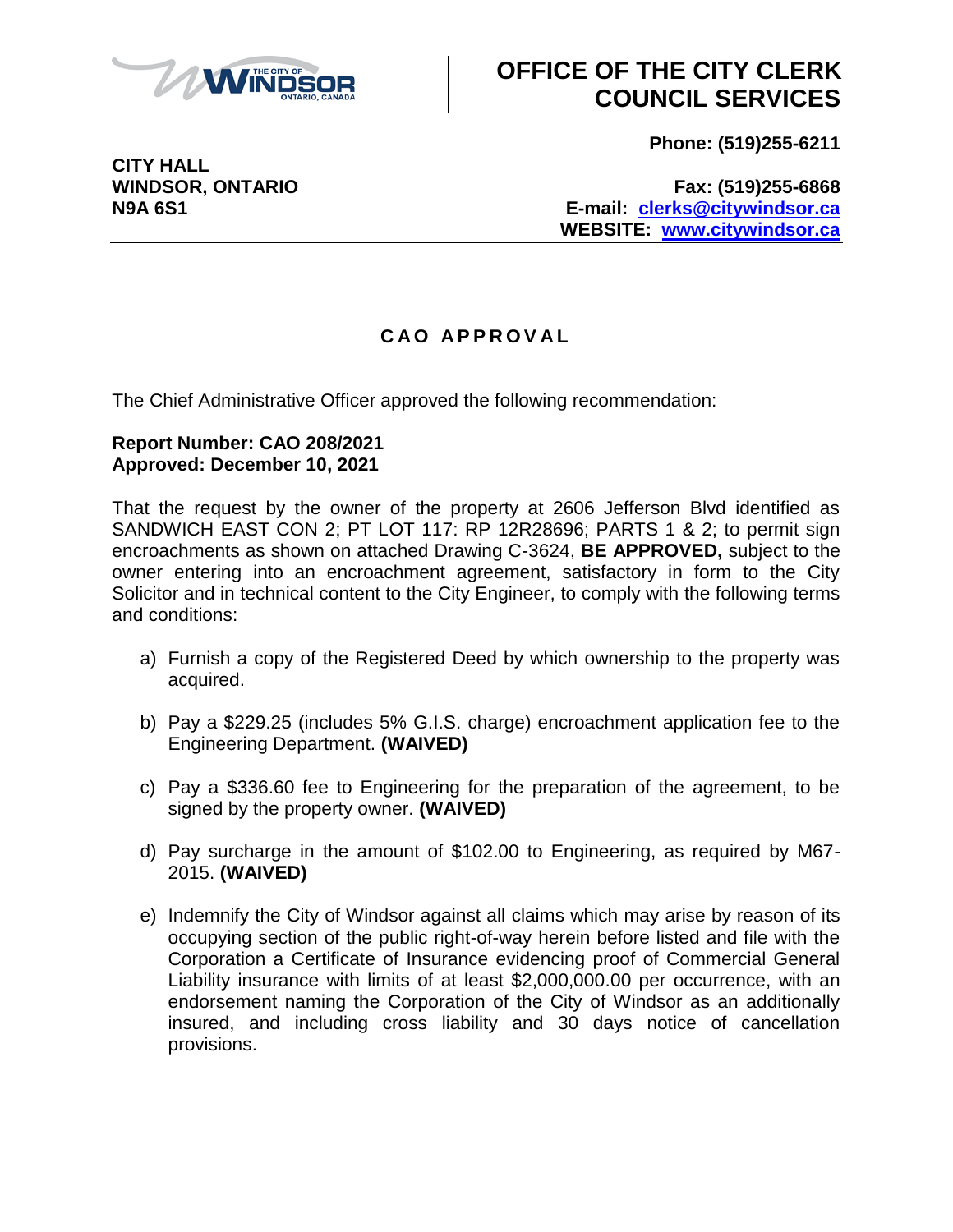

## **OFFICE OF THE CITY CLERK COUNCIL SERVICES**

**Phone: (519)255-6211**

**CITY HALL**

**WINDSOR, ONTARIO Fax: (519)255-6868 N9A 6S1 E-mail: [clerks@citywindsor.ca](mailto:clerks@citywindsor.ca) WEBSITE: [www.citywindsor.ca](http://www.citywindsor.ca/)**

The Certificate of Insurance must be satisfactory in form and content to the Risk Management Division and be provided to the Corporation at the commencement of this encroachment and annually thereafter.

- f) Pay an annual encroachment fee of \$25.00, calculated according to M67-2015, and any and all applicable provincial and federal land taxes, etc.
- g) Pay an annual inspection and billing fee of \$64.75 to the Engineering Department.
- h) Remove the encroachment and restore the area within 60 days to the condition of the surrounding area upon receipt of written notice by the City Engineer to do so.
- i) The applicant agrees to obtain a Street Opening Permit at a cost of \$212.00 for the subject encroachment.
- j) The agreement shall be for 20 years from the agreement execution date or change of zoning or change in ownership, whichever comes first.

and,

That the Chief Administrative Officer and City Clerk **BE AUTHORIZED** to sign the agreement, satisfactory in form to the City Solicitor and in technical content to the City Engineer, in accordance with Bylaw 208-2008 as the authority of encroachments.

> Report Number: CAO 208/2021 Clerk's File: SE2021

*Anna Ciacelli*

Deputy City Clerk/Supervisor of Council Services December 16, 2021

**Department Distribution** Technologist III Manager of Right-of-Way Senior Manager of Engineering Deputy City Engineer